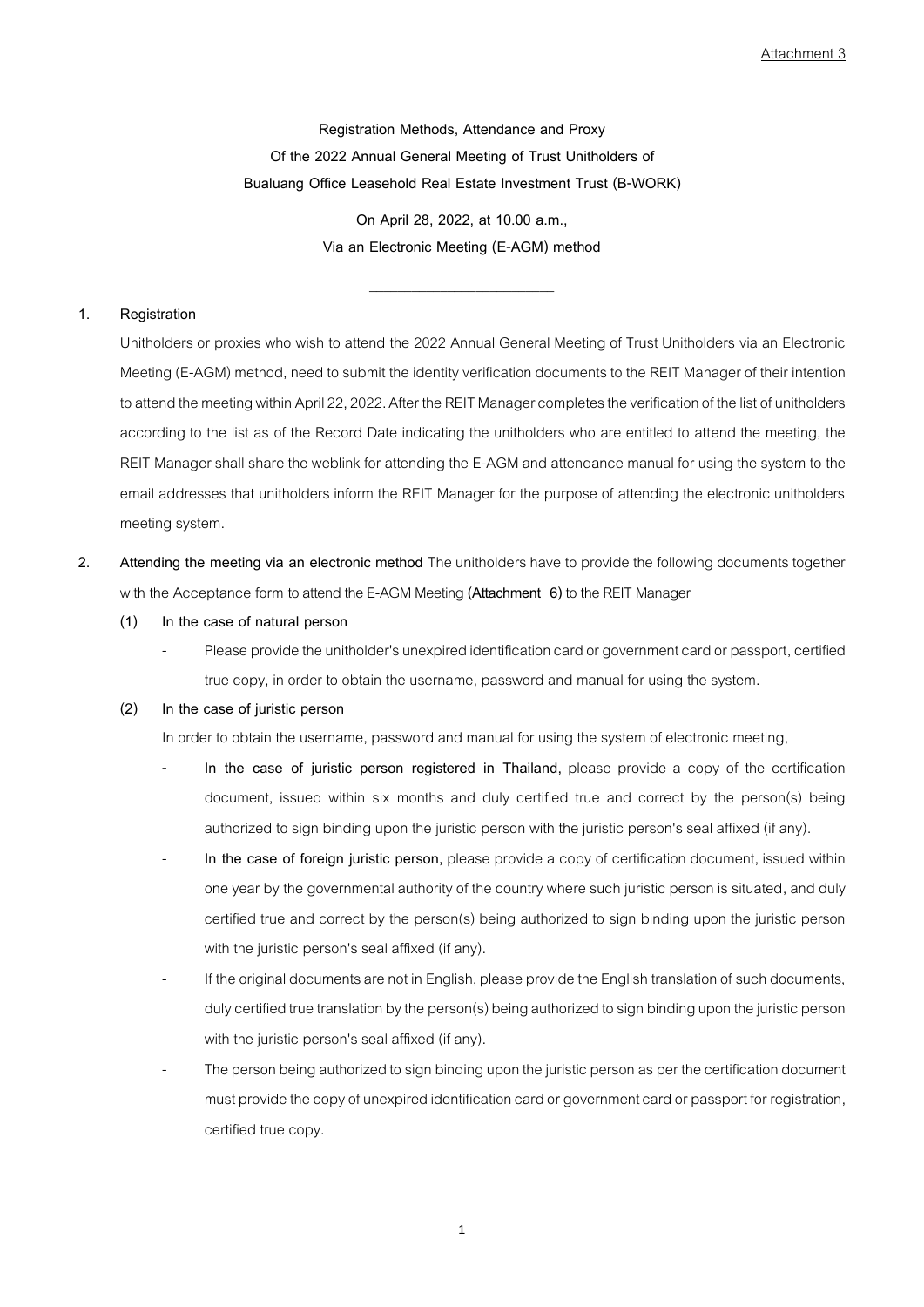Attachment 3

# **3. Proxy**

- A unitholder who would like to appoint a proxy shall appoint only one proxy to attend the meeting and vote, pursuant to the proxy form, which have three types, summarized as follows:
	- (1) Form A which is a general proxy form;
	- (2) Form B which is a proxy form which completely and clearly specifies the matters for proxy.
	- (3) Form C which shall only be used for the case that the unitholder is a foreign investor and has appointed a custodian.
- The proxy form shall be duly filled in and signed. If there is any material amendment or removal of the wording, the grantor must countersign such amendment or removal. The stamp-duty of THB 20 shall be affixed.

## **Document to be used for Proxy**

- **(1) In case that the grantor is a natural person,** the grantor shall submit the following documents:
- Proxy form duly signed by the grantor and the proxy.
- A copy of the unexpired identification card or government card or passport of the grantor, duly certified true and correct by the grantor.
- A copy of the unexpired identification card or government card or passport of the proxy, duly certified true and correct by the proxy.
- **(2) In case that the grantor is a juristic person,** the grantor shall submit the following documents:
- Proxy form duly signed by the person being authorized to sign binding upon the juristic person pursuant to the certification document with the juristic person's seal (if any).
- A copy of the unexpired identification card or government card or passport of the person being authorized to sign binding upon the juristic person pursuant to the certification document, who signs the proxy form, duly certified true and correct by such authorized person.
- In case that the grantor is a juristic person registered in Thailand, please submit a copy of the certification document, issued within six months, and certified true and correct by the person being authorized to sign binding upon the juristic person with the juristic person's seal (if any).
- In case that the grantor is a foreign juristic person, please submit a copy of certification document, issued within one year by the governmental authority of the country where such juristic person is situated, and duly certified true and correct by the person(s) being authorized to sign binding upon the juristic person with the juristic person's seal affixed (if any).
- If the original documents are not in English, please provide the English translation of such documents, duly certified true translation by the person being authorized to sign binding upon the juristic person with the juristic person's seal affixed (if any).
- A copy of the proxy's unexpired identification card or government card or passport, certified true and correct by the proxy.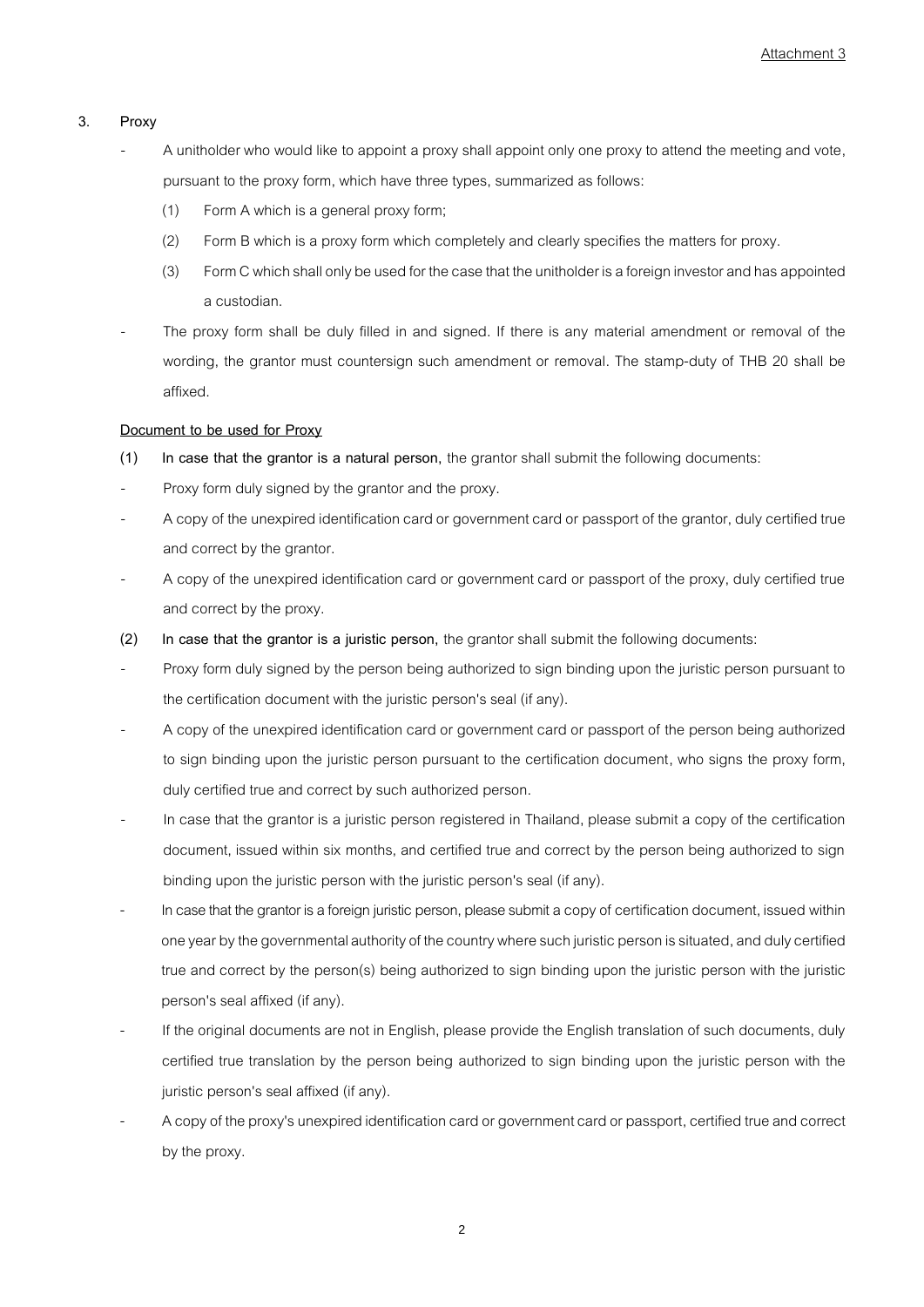## **4. Verification of Unitholders or Proxies**

Unitholders or proxies must submit notification of meeting form, acceptance form, supporting document and copy of identification card of unitholders and proxies (in case of proxies) together with email address and phone number for contact (that can be reachable) to the REIT Manager within **April 22, 2022**. There are two ways for the verification as follows.

## Unitholders attending the meeting via electronic method

Sending to email address[: bworkreit@bblam.co.th](mailto:bworkreit@bblam.co.th)

## Proxies attending the meeting via electronic method

Submit the proxy form to the REIT Manager, by delivering to;

#### To:

BBL Asset Management Co., Ltd. (Real Estate Investment Trust Department) 175 Sathorn City Tower, 7th floor, South Sathorn Road, Thungmahamek Subdistrict, Sathorn District, Bangkok 10120 (For the 2022 Annual General Meeting of Trust Unitholders)

# **5. Attendance to the meeting via electronic method (E-AGM Meeting)**

- Once unitholders or proxies have expressed their intention and verified their identities to the REIT Manager within the prescribed timeline, the REIT Manager shall share **the weblink for attending the E-AGM and attendance manual for using the system** to the email addresses that unitholders inform the REIT Manager for the purpose of attending the electronic unitholders meeting system of OJ International Co., Ltd. within **April 25, 2022**.
- Registration and vote counting program can be used with computer, laptop, tablet and smartphone through Internet Explorer and Chrome web browser using 4G high speed internet or LAN, which support both E-Meeting and E-Voting for unitholders attending by themselves or proxies.

Note: In case of meeting via tablet and mobile phone, Zoom Cloud Meeting program must be installed before attending the meeting, which can be downloaded as follows: